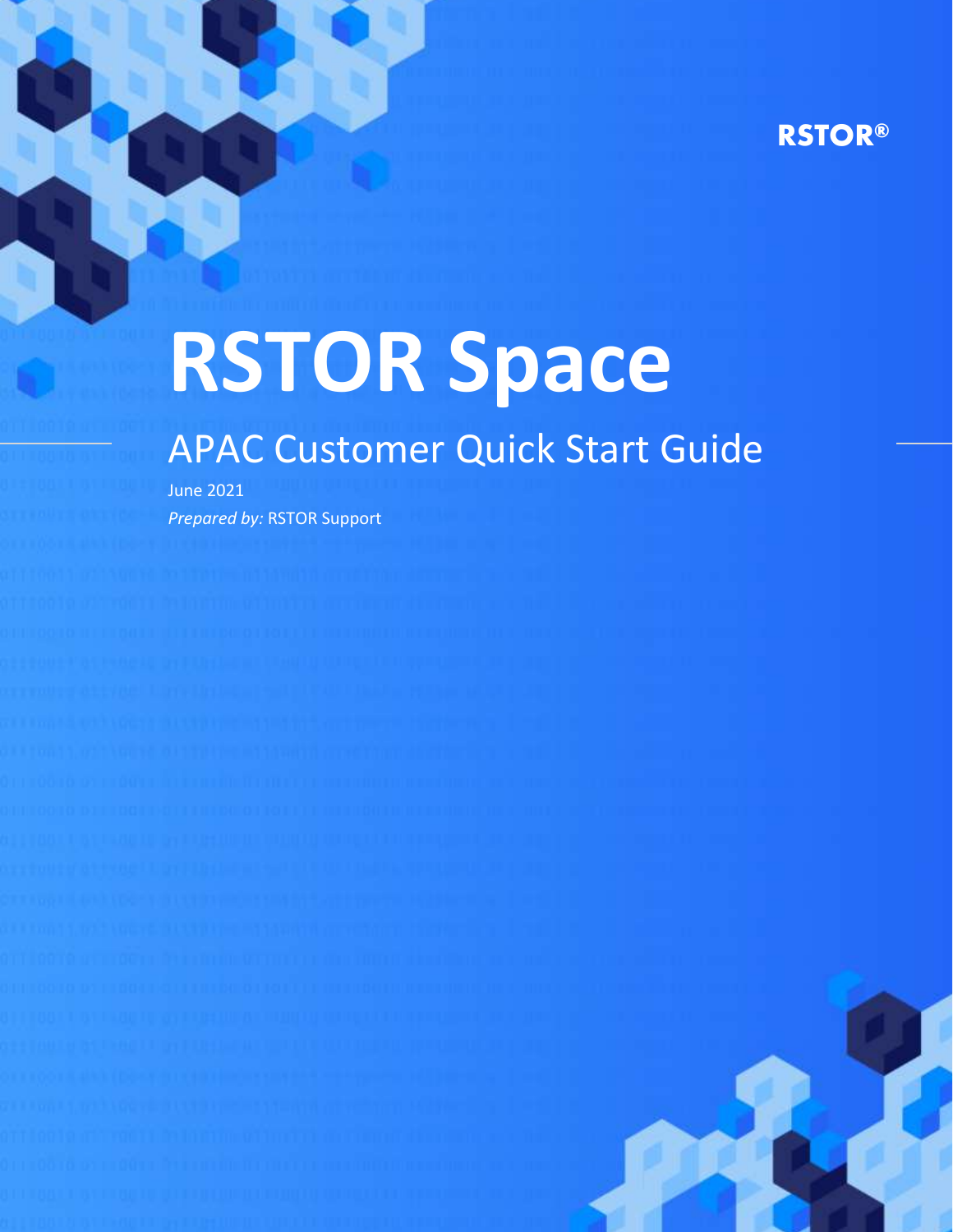

# **Table of Contents**

| $\mathbf{1}$ |               |  |
|--------------|---------------|--|
|              | 1.1           |  |
|              | 1.2           |  |
|              | 1.3           |  |
|              | 1.4           |  |
|              | $\mathcal{P}$ |  |
|              | 2.1           |  |
|              | 2.2           |  |
|              | 2.3           |  |
|              | 2.4           |  |
|              | 2.5           |  |
|              | 2.6           |  |
|              | 2.7           |  |
|              | 2.8           |  |
|              | 2.9           |  |
| 3            |               |  |
|              | 3.1           |  |
|              | 3.2           |  |
|              | 3.3           |  |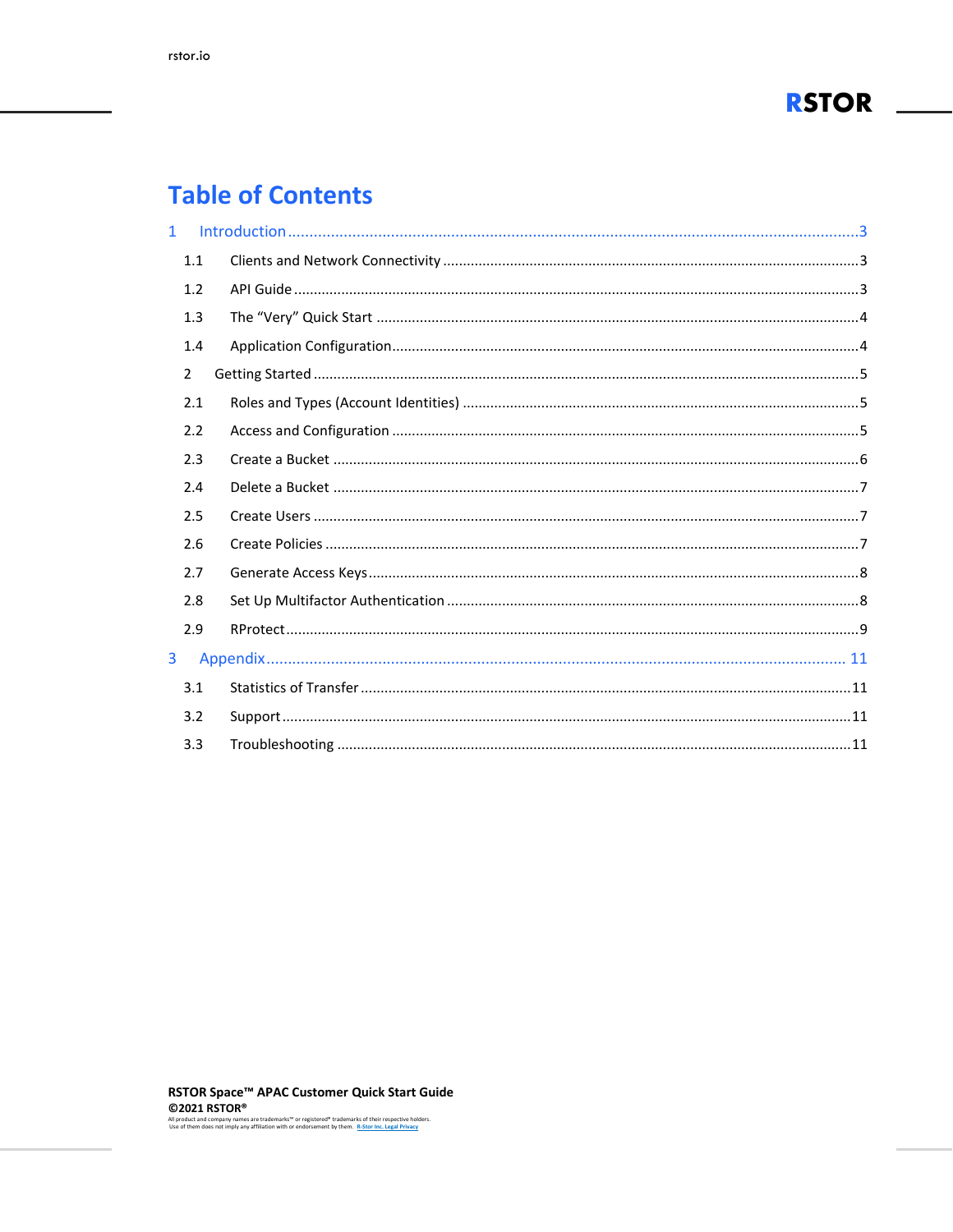

## <span id="page-2-0"></span>**1 Introduction**

**RSTOR SPACE™** is RSTOR's core product offering that is **S3 compatible** with public and hybrid infrastructures. RSTOR Space allows customers to safely store their data with multi-copy geographically distributed data protection, immutability options and eventually consistent replication. RSTOR Space is hyper-scalable to serve the needs of varying workload types.

As an S3 compatible storage system, RSTOR Space can easily be integrated with existing S3 compatible applications.

An **S3 bucket** is a public cloud storage resource which contains objects. The Simple Storage Service **(S3)** data model uses a flat structure, there is no hierarchy of folders and subfolders, all objects are stored inside the root of the bucket. It is possible to filter objects using prefixes and delimiters to a subset of the bucket. An object is uniquely identified by its bucket, its full name (also known as object ID) and optionally the associated metadata.

#### <span id="page-2-1"></span>**1.1 Clients and Network Connectivity**

RSTOR Space exposes an S3 compatible interface over HTTPS. The interface can be used in two ways:

Interactively:

- RSTOR's Native Web GUI, best for simplified management access where <customername> is your custom endpoint name. https://<customername>.rstorcloud.io/signin
- Third-Party S3 compatible GUI or CLI clients

Programmatically:

• Via API calls with S3 compatible SDKs or libraries with Endpoint, Access Key and Secret Key credentials

#### <span id="page-2-2"></span>**1.2 API Guide**

The API Guide is accessible from the RSTOR Space Web GUI:

#### https://s3.<customername>.rstorcloud.io/apidoc/index.html

RSTOR Space Object Storage has been tested against all major SDKs for S3 clients (including but not limited to boto python library, AWS SDK Go library, AWS SDK JS library), S3 GUIs (CyberDuck, S3browser), and various S3 capable applications. Please check with RSTOR for the compatibility listing, if you do not see one applicable to your needs, let us know.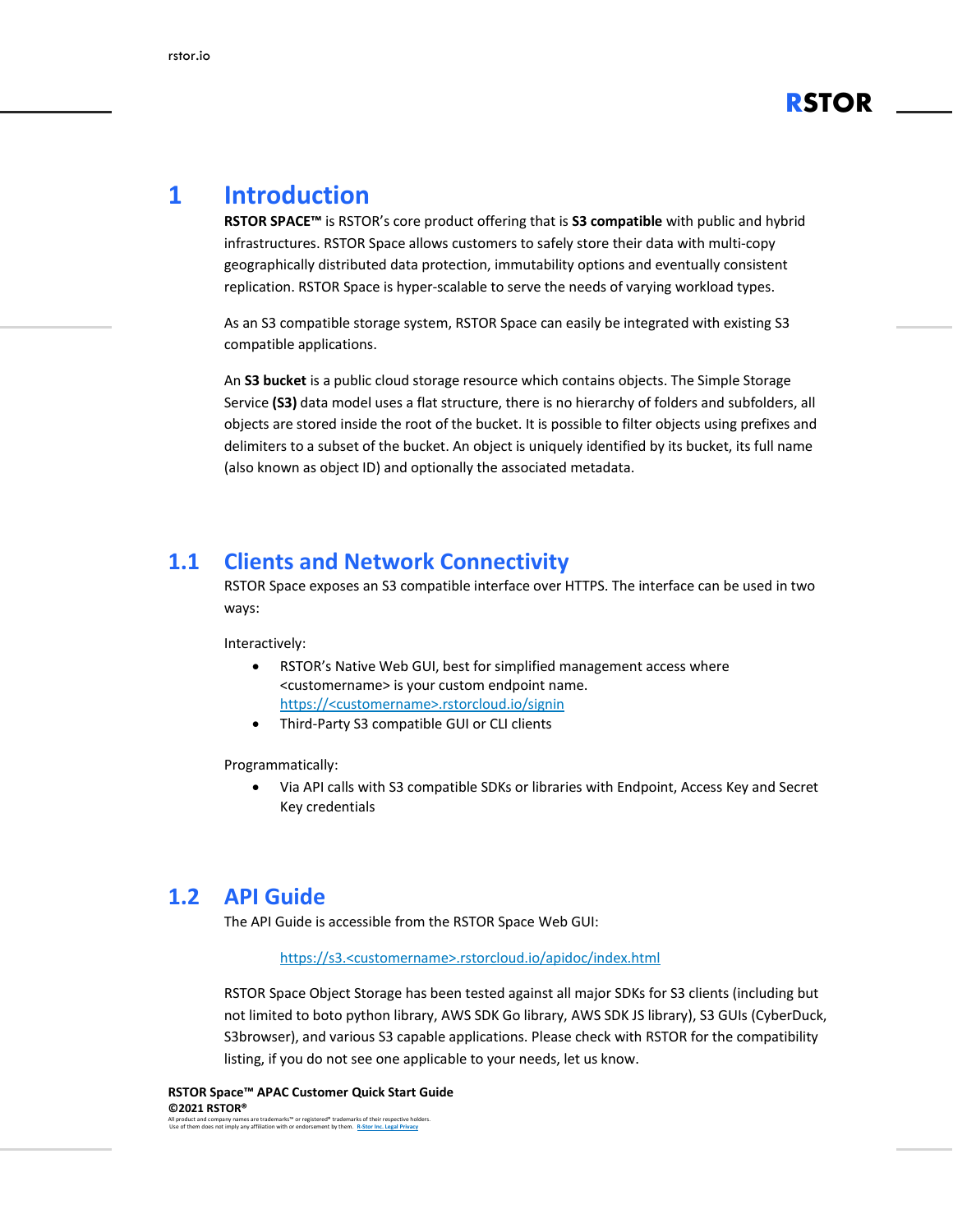

#### <span id="page-3-0"></span>**1.3 The "Very" Quick Start**

If you are going to use root access with no additional users:

- In the web GUI generate a key set for your user ID
- Create a bucket
- Use the keys you've generated, along with the endpoint, in your app (Cyberduck, etc.)
- Go!

All of these are discussed in much greater detail below.

#### <span id="page-3-1"></span>**1.4 Application Configuration**

Most S3 compatible applications are configured in the same manner. RSTOR Space does not use the concept of regions in an end-point configuration, so it is ok to leave it using the defaults. Here is an example of an S3 Browser style application called Cyberduck (Cyberduck does not use concept of regions). The part of the server called "customername" will be your custom endpoint name.

| Amazon S3          |                                       |         | $\sim$ |
|--------------------|---------------------------------------|---------|--------|
| Server:            | s3.customername.rstorcloud.io         | Port    | 443    |
| LIRL:              | https://s3.customername.rstorcloud.ig |         |        |
| Access Key ID:     |                                       |         |        |
| Secret Access Key: |                                       |         |        |
|                    | Filmonymous Login                     |         |        |
| SSH Private Key:   | None                                  |         | Choors |
|                    | Save Password                         |         |        |
|                    |                                       | Connect | Cancel |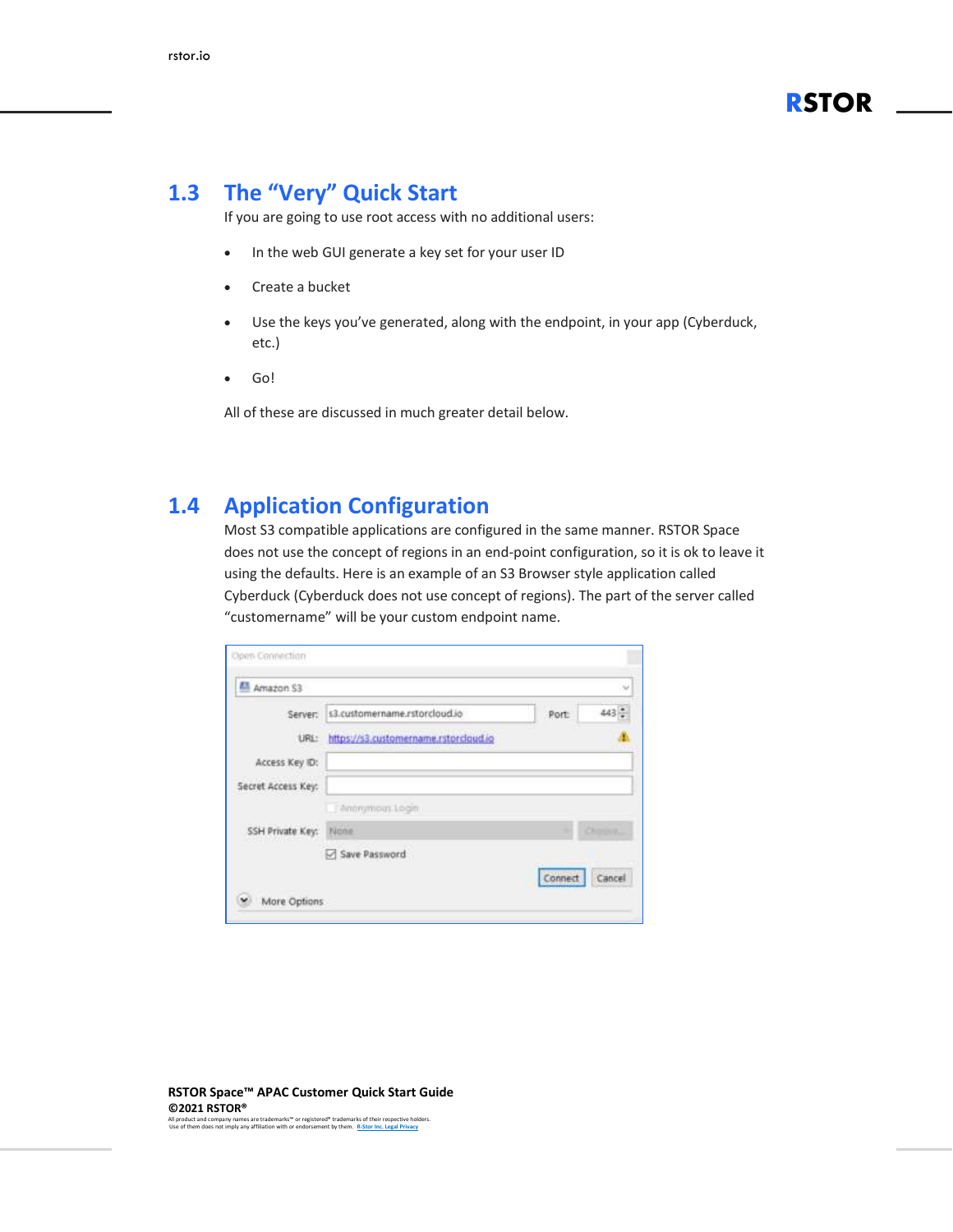#### <span id="page-4-0"></span>**2 Getting Started**

Customers may access their buckets through a DNS-style or Virtual-Host convention, as well as through the web GUI:

- DNS style uses https://\$bucketname.\$endpoint/\$path/
- Virtual-Host style uses [https://\\$endpoint/\\$bucketname/\\$path](https://$endpoint/$bucketname/$path)
- https://<customername>.rstorcloud.io/signin

Where \$endpoint is:

- s3.rstorcloud.io
- We support access only on port 443, using TLS v1.2 or later.

#### <span id="page-4-1"></span>**2.1 Roles and Types (Account Identities)**

There are three distinct roles for those who access the RSTOR Space system:

| Role  | <b>Description</b>                                                                                                                                                                    |
|-------|---------------------------------------------------------------------------------------------------------------------------------------------------------------------------------------|
| Admin | Can manage users and policies, with the exception of the Root<br>account.                                                                                                             |
| Root  | The initial and main identity of the customer account. Direct customer<br>Root identities can also create access/secret key pairs for access. *The<br>Root account cannot be deleted. |
| User  | Can perform operations on buckets according to the policies that are<br>attached. It can change its own password, create access/secret key<br>pairs for access.                       |

The Root identity is assigned to the owner of the RSTOR Space account.

#### <span id="page-4-2"></span>**2.2 Access and Configuration**

To access the account, use the following URL: https://<customername>.rstorcloud.io/signin.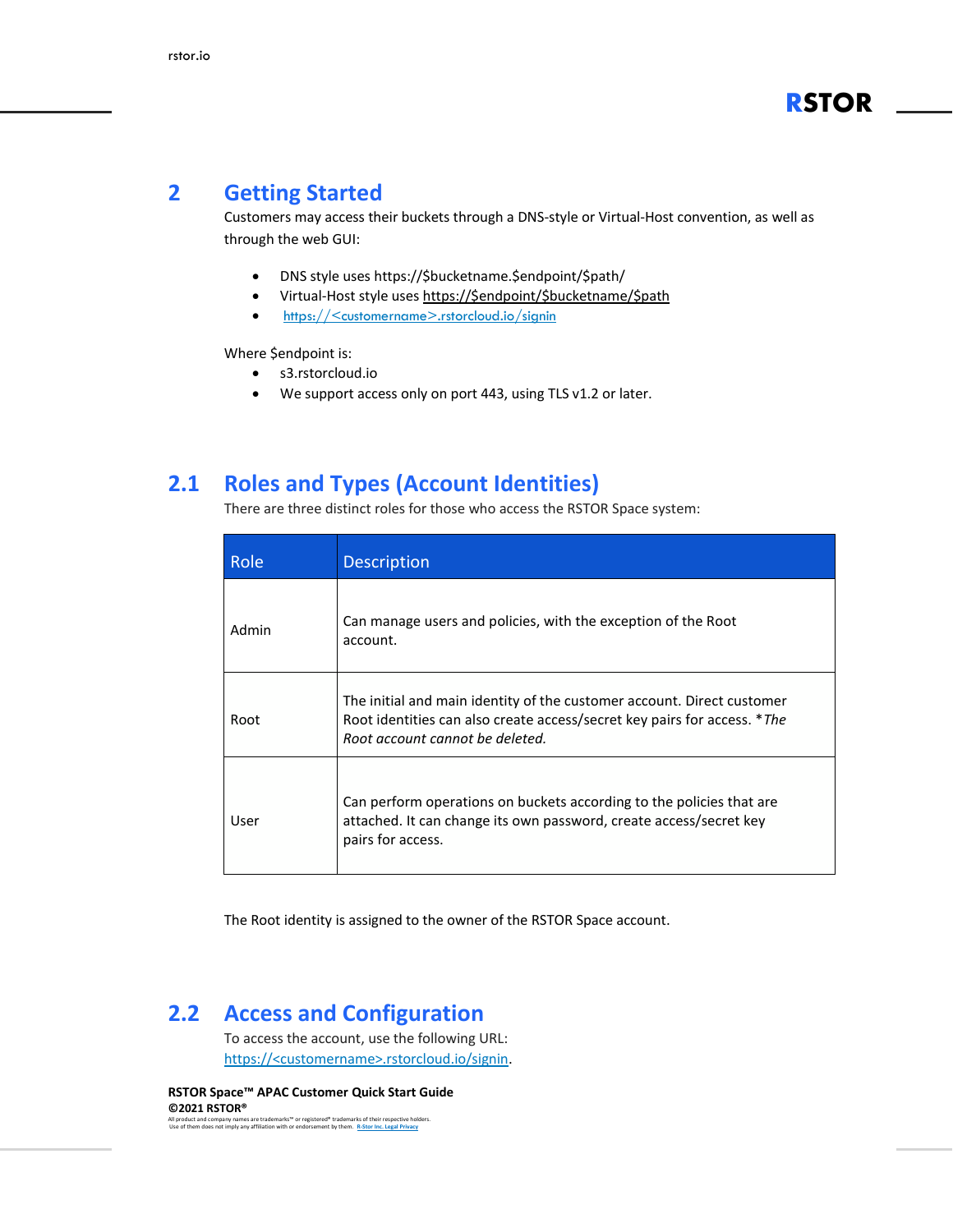\*If resetting the password, the user must wait 1 minute before repeating a password reset request. No error is returned if the user does not respect the minimum interval between requests.

**RSTOR**

Once logged in, the account page gives access to options such as configuring [MFA](#page-7-2) (multifactor [authentication\),](#page-7-2) changing the account password, and [generating](#page-7-0) keys. Click on your profile in the upper right corner of the navigation bar to locate "My Account".

#### <span id="page-5-0"></span>**2.3 Create a Bucket**

RSTOR Space leverages the concept of buckets: each bucket is a container for objects. To create a bucket, complete the following steps.

- 1. Go to "Buckets" using the top navigation bar.
- 2. Click on the "Add New Bucket" icon in the upper right corner.
- 3. A popup will appear where you can fill in the necessary information to make a bucket. You can select which sites you would like your bucket to be replicated to.

*\*If this option is not available, please contact your overarching admin as they may have disabled this setting.*

4. Through Access Mode, buckets can be set as "Private", "Public", or "Custom". Check the boxes for the permissions that you want to provide. All new buckets are private by default. To grant access to your bucket to the general public (everyone in the world), select "Public" under Access Mode. Granting public access permissions means that anyone can access files in the bucket.

The format for accessing a public bucket is: https://bucketname.endpoint.path where there is case sensitivity in the letters. Such as:

[https://s3.rstorcloud.io/samplefiles/createrandomfiles.sh\\*](https://s3.rstorcloud.io/samplefiles/createrandomfiles.sh)

All new buckets are private by default.

To change the access mode for an existing bucket:

- 1. Go to "Buckets" using the top navigation bar.
- 2. Select the wrench icon under the "Actions" column for that bucket to change the Access Mode (Private or Public) or change versioning.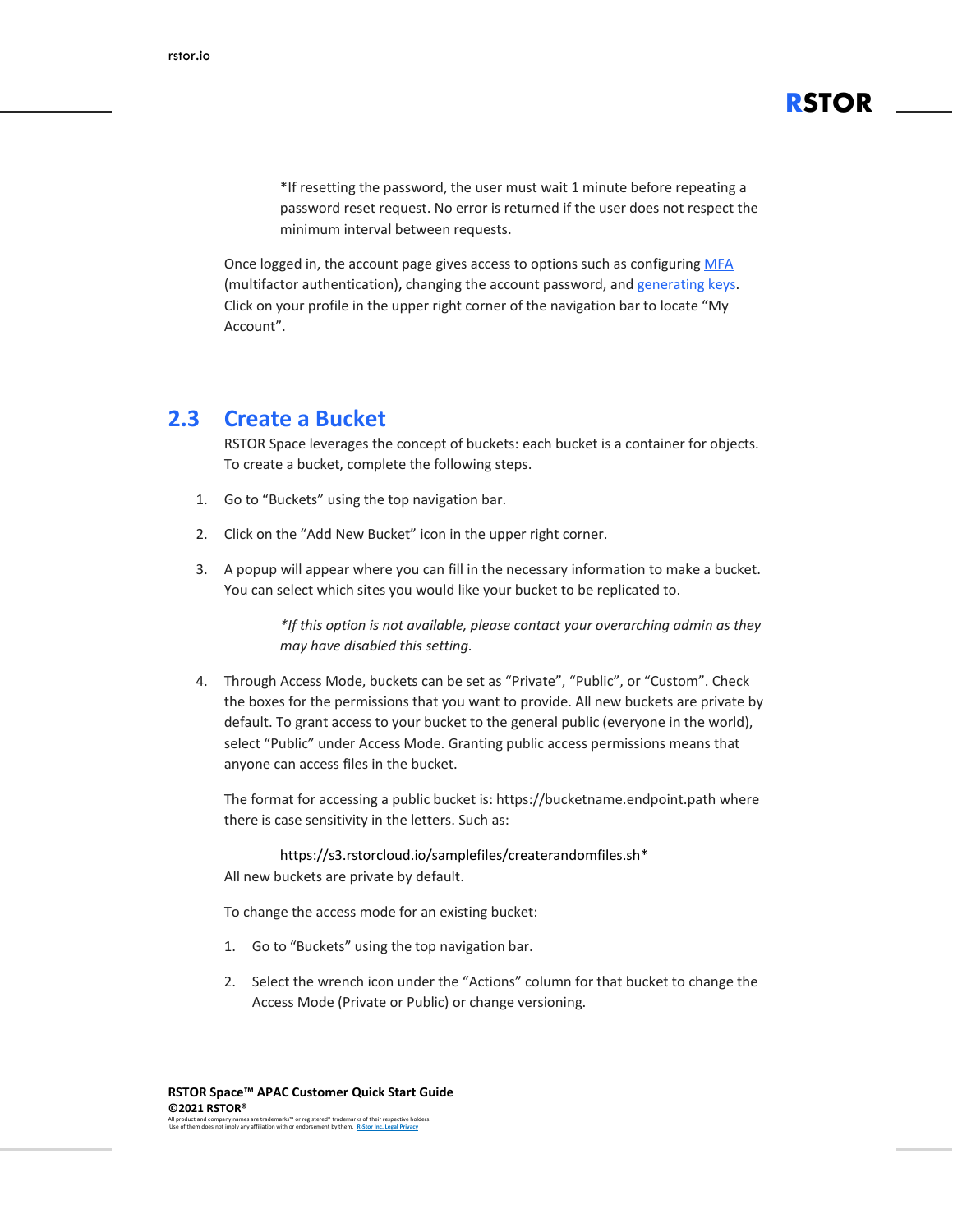

#### <span id="page-6-0"></span>**2.4 Delete a Bucket**

To delete a bucket, typically you have to empty all of its objects, folders, etc., and delete all of its associated policies. However, RSTOR offers a SuperDelete feature that deletes the bucket and its entire contents for you at once.

To use either of these, do the following:

- 1. Navigate to the "Buckets" home screen.
- 2. On the far right, beneath the "Actions" column, click on the "Trash" icon.
- 3. Here you will have the option to delete your bucket using one of the two methods talked about above. Use the dropdown menu to choose your deletion option. Remember that if you decide to proceed with SuperDelete, you should *not* close or refresh your browser and the command may need to be run several times.

#### <span id="page-6-1"></span>**2.5 Create Users**

To create a new user, follow the next steps.

- 1. Click on the "Users" tab on the side bar at the bottom of the window then click the round icon in the top right corner to add a user.
- 2. Provide the email you would like to give access to. The email address is not validated, and is only used for login purposes or to send password reset links.
- 3. After that has been provided, press "Create User".
- 4. Once created, you can edit what permissions the new sub-user has by clicking on their email in the Users page. The notification is not sent to the user automatically. The user should be notified separately, though in the case of a password reset there is an option to send the link to the user email used in the account credentials.

#### <span id="page-6-2"></span>**2.6 Create Policies**

To create policies in your RSTOR Space bucket, begin by accessing the Policies menu from the main bar.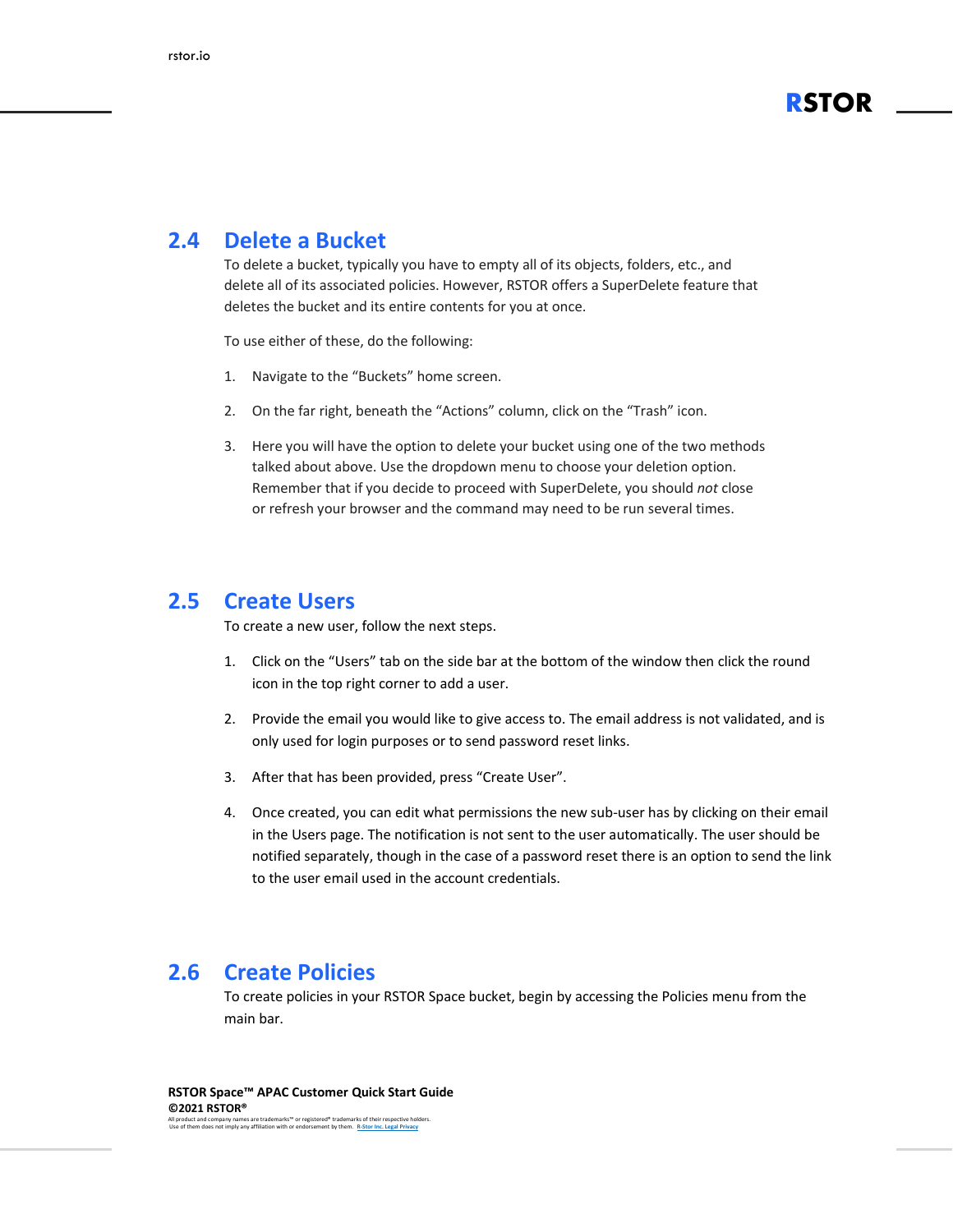

- 1. Click the create policies button in the top right corner. This will open up a screen that will allow you to input a name and description for your new policy.
- 2. The option to select a bucket is located underneath the naming schema. Once a bucket is selected you will have the option to control what permissions to apply to that bucket.
- 3. Once the options are selected, press save, and those permissions will now apply to the bucket.

#### <span id="page-7-0"></span>**2.7 Generate Access Keys**

It is important to note the following about access keys.

- A ROOT user without an {AccessKeyID, SecretAccessKey} pair cannot generate a presigned link. The request will not send a valid credentials object and will fail.
- The current user cannot generate a pre-signed link without an {AccessKeyID, SecretAccessKey} pair.
- The ROOT user of an account does not have an {AccessKeyID, SecretAccessKey} pair generated for them by default.
- 1. To create application credentials (access/secret key pairs) for the account, go to the RSTOR Portal and click on your name in the upper right corner. From there choose "MY ACCOUNT".
- 2. Select "+ GENERATE KEY" in the bottom right corner.
- 3. Download the CSV key and manage as you normally would, such as with a password manager.
- 4. Once downloaded, use your favorite .csv compatible application (Excel, Google Sheets, Numbers) to view the contents. For a onetime view, select the "eye" icon for the secret key.

\*Note that multiple key pairs may be created for an account.

#### <span id="page-7-1"></span>**2.8 Set Up Multifactor Authentication**

<span id="page-7-2"></span>1. To begin set up for multifactor authentication, access your accounts page by clicking on the top right corner of the UI where your name is listed and choosing "My Account."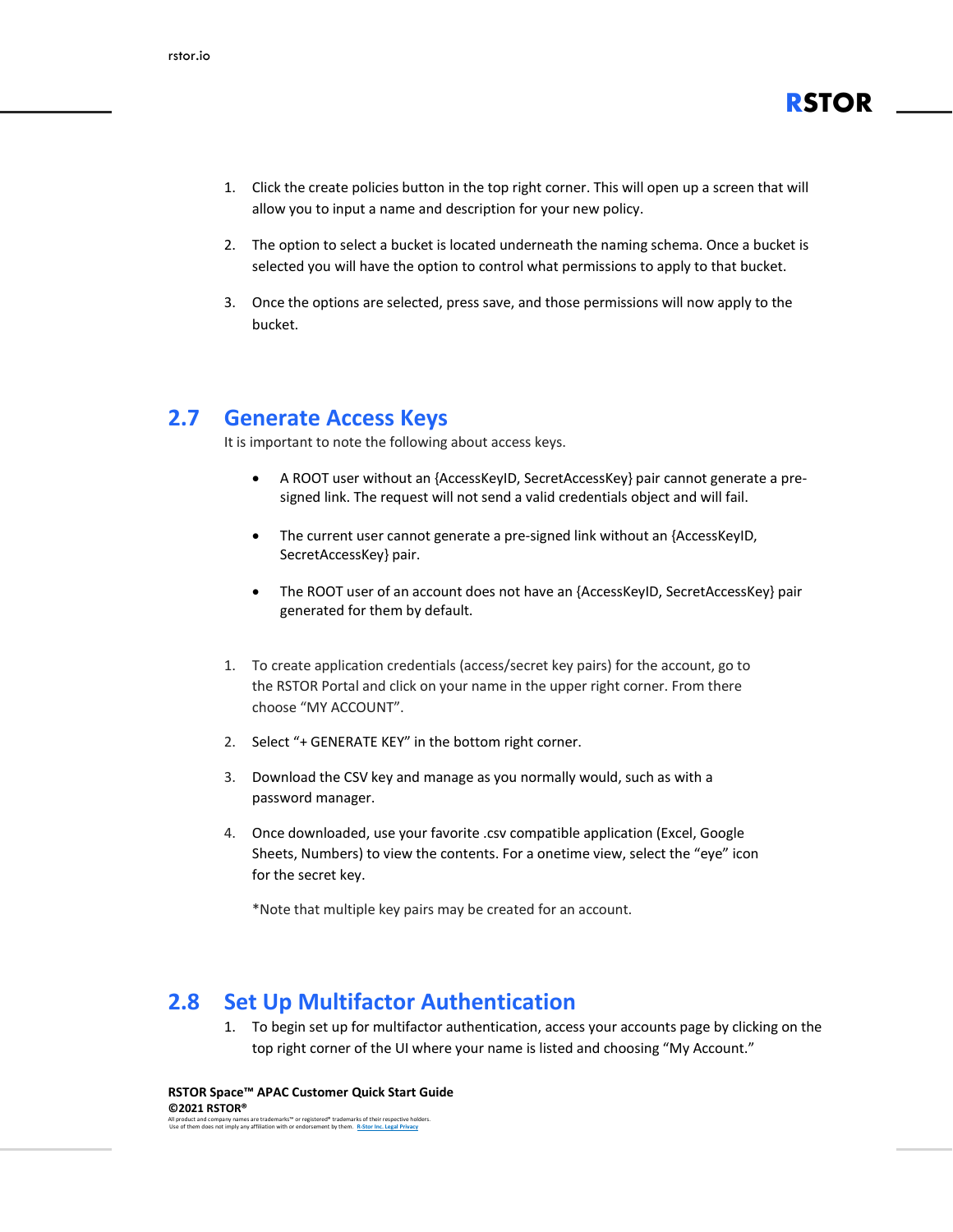- 2. Next, press the "ENABLE 2FA".
- 3. This will display a QR code along with a secret key in a popup menu. Most MFA apps will ask to scan this QR code. Your MFA app will then provide a token that needs to be entered into the available space below the QR code to confirm the setup.
- 4. Once setup is completed, a handful of recovery keys will be given in case you lose access to your MFA device. Please make sure to copy these down. This will be the only way to recover your locked account. Popular MFA apps are Authy and Google Authenticator.

#### <span id="page-8-0"></span>**2.9 RProtect**

RSTOR Space uses whitelisting as part of our security. To add an IP address range to our whitelist use the RProtect tab in the web GUI.

|                                       | SUBSET | <b>RPROTECT &gt; SUBNET WHITELISTING</b><br>REQUEST A NEW WHITELIST RULE                                                                                                         |               |                         |
|---------------------------------------|--------|----------------------------------------------------------------------------------------------------------------------------------------------------------------------------------|---------------|-------------------------|
|                                       |        | New whitelist rules must be approved by your resulter to become active<br>동생은 아이들은 아이들이 아이들이 없었다.                                                                                |               |                         |
|                                       |        | SUBNET                                                                                                                                                                           |               | $+$ <b>NEQUEST NULL</b> |
|                                       | u<br>o | Enter the subret you want to create a whitefail rule for                                                                                                                         | Sharker<br>٠  | <b>Actions</b>          |
|                                       | ø<br>и | <b>Gallery</b><br>TELTIBILVIN<br>Records her at called subject                                                                                                                   | <b>ACTIVE</b> | ö                       |
| <b>System</b>                         |        | TIME TO LIVE (OPTIONAL)                                                                                                                                                          |               |                         |
| <b><i><u>Statements</u></i></b><br>29 |        | Enter the number of days for your whitelist nile to be enforced.<br>Enter [#] or leave himst to inplie the enforceable period indefinite:                                        |               |                         |
|                                       |        | Time in line                                                                                                                                                                     |               |                         |
|                                       |        | NOTES (OPTIONAL)                                                                                                                                                                 |               |                         |
|                                       |        | Let your reseller know about any additional information. Plan text only. Cherotter caunt 0 of 144.<br><u> 1959 - Francisco Maria Antonio Maria Antonio Antonio III (</u><br>anos |               |                         |
|                                       |        | None                                                                                                                                                                             |               |                         |
|                                       |        | CANCEL<br><b>SAVE</b>                                                                                                                                                            |               |                         |
|                                       |        |                                                                                                                                                                                  |               |                         |

#### **RSTOR Space™ APAC Customer Quick Start Guide ©2021 RSTOR®**

All product and company names are trademarks™ or registered® trademarks of their respective holders. Use of them does not imply any affiliation with or endorsement by them. **[R-Stor Inc. Legal Privacy](https://www.rstor.io/legal-privacy/)**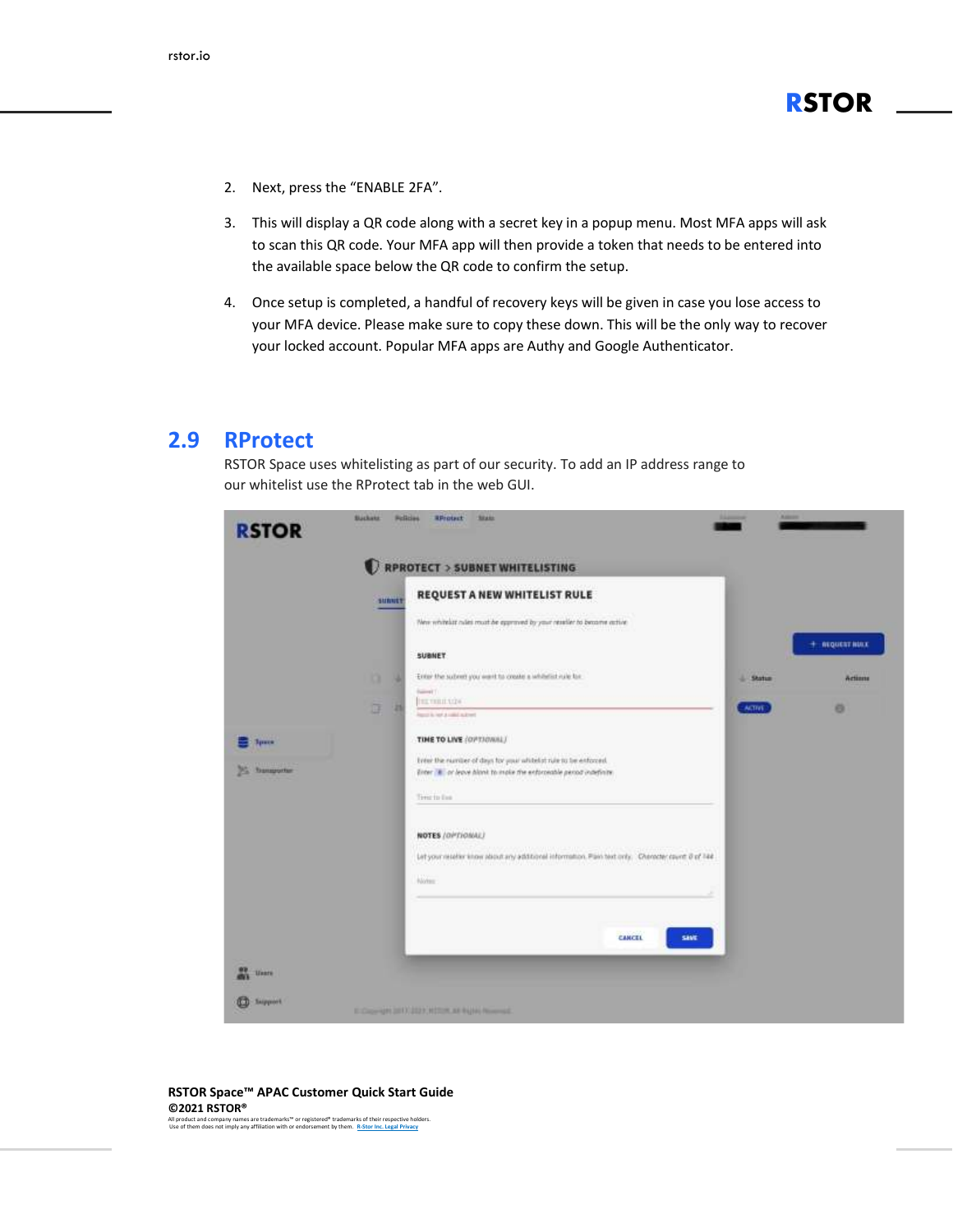

The only required information is the IP/range. Please keep the IP ranges requested as small as possible. Requests are approved automatically for our customer production accounts.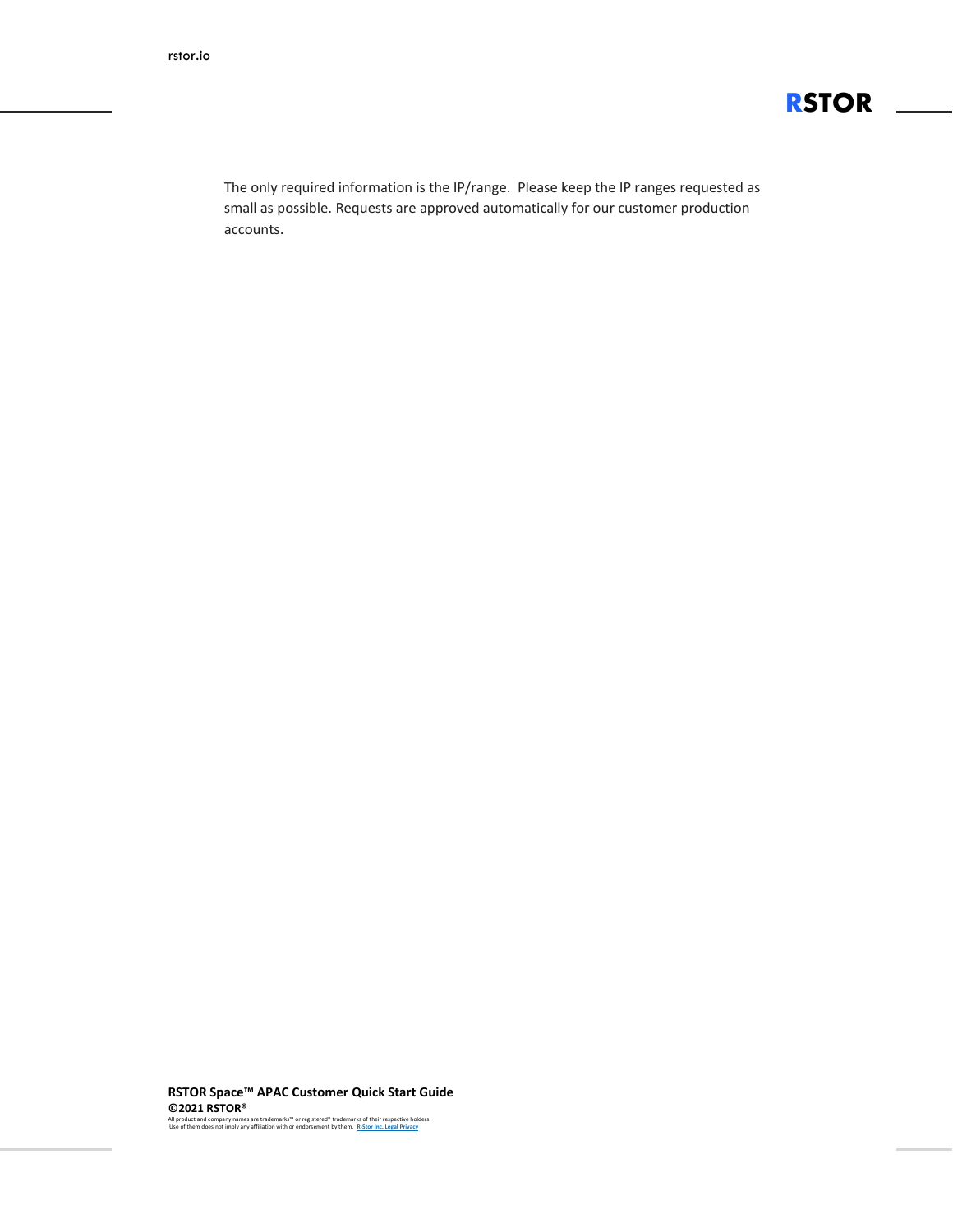

### <span id="page-10-0"></span>**3 Appendix**

#### <span id="page-10-1"></span>**3.1 Statistics of Transfer**

In the RSTOR Space portal, you can display statistics of your account along with the storage and transfer rates. It will also display a graph with the total used space (GB), number of objects stored, egress and ingress traffic, all aggregated by day. This can give insight into when your users seem to be using the most bandwidth.

The admin can choose the date interval to display and can export the data to csv for easier processing using third-party programs.

1. To view the statistics, click on "Stats" in the top navigation bar.

Information on how to obtain the same data in a programmatic way is available in the API documentation.

#### <span id="page-10-2"></span>**3.2 Support**

Through the RSTOR Space Support portal, you can receive further support through accessing our API documentation or contacting us. Access the Suport portal by clicking on the tab labelled "Support" on the lower left of the GUI window, then clicking the "CONTACT US" link.

#### <span id="page-10-3"></span>**3.3 Troubleshooting**

The following are some troubleshooting tips for the most common problems we have encountered. Please contact your account team for additional assistance.

- 1. If you are unable to connect to the RSTOR Space web portal using the password reset URL provided with your credentials, please contact RSTOR for a new reset URL. There is a time limit in which these URLs are able to be used.
- 2. If you have obtained a new password reset URL and are still unable to connect to the RSTOR Space web portal, please make note of the error you are receiving.
	- a. "invalid Account, E-mail address or Password" check these match the credentials you were sent.
	- b. "Your IP address (xxx.xxx.xxx.xxx) is not allowed. Make sure you are connected to the correct network and try again." – check that your IP is the